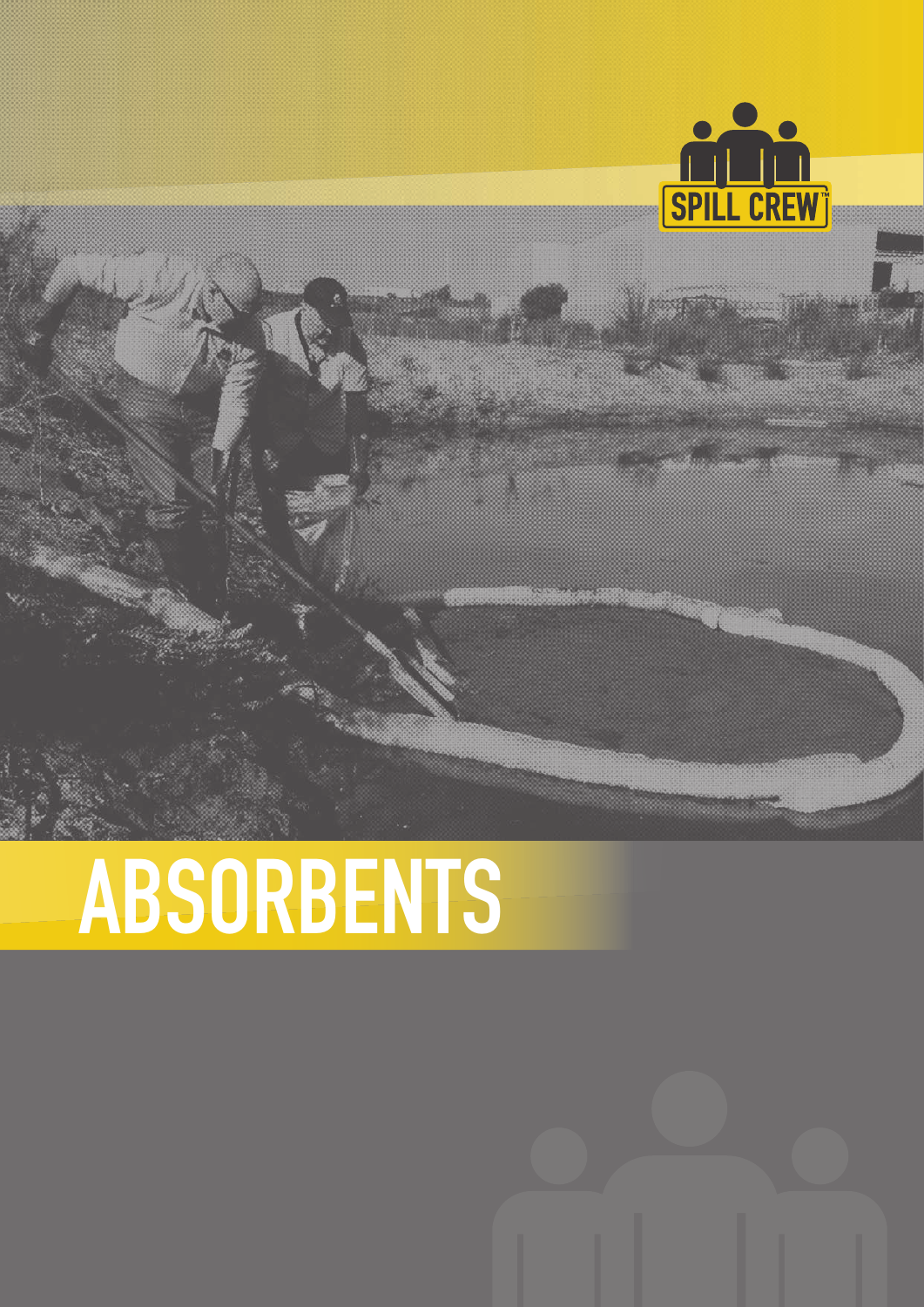# SPILL CREW ABSORBENTS

# ABSORBENT BOOMS, ROLLS, PADS AND PILLOWS.

#### Key Points:

- } Spill Crew Absorbents are a cost effective way to manage your day to day spills, drips and leaks.
- } Spill Crew Hydrocarbon and Hazchem Absorbents are made from the highest quality Australian Made<sup>®</sup> raw materials, which are non-allergenic, non-reacting, non-leaching and dust free.
- The exceptional absorbency of Spill Crew Absorbents means that you will use less to clean your spill. This saves you money and minimises waste disposal and disposal transportation costs.
- The fast wicking action of Spill Crew Absorbents means that you quickly recover from a spill incident, minimising unproductive down time and reducing the risk of workplace slips and falls.

#### The Spill Crew Advantage:

#### Local Manufacture

Spill Crew manufactures the vast majority of its products here in Australia. This means that in most cases you will not be affected by changes in foreign exchange rates or affected by shipping or port disruptions.

#### Continuous Supply

We have one of the largest stockpiles of spill equipment in Australia, strategically located at eight (8) warehouses around Australia. Further, our dedicated and nimble Australian workforce can amend its production plans at very short notice to manufacture custom or large production runs; and operate 24/7 when required.

#### Fast National Delivery Network

Our eight (8) strategically located warehouses around Australia are able to quickly pick and deliver your order direct to your metropolitan based warehouse thereby reducing handling and freight costs and minimise delivery lead times.

#### Absorbency Capacities and Tested Quality

Each production run of Spill Crew's Australian Made® polypropylene is tested three (3) times for consistent product quality and product absorbency. This ensures our Australian Made® absorbents do their job, every time, without exception.

Our quality control and lab testing procedures enable us to accurately state the absorbent capacity of our absorbents and spill kits, which we believe, is an industry first in Australia – so you can rely on our absorbency claims.

#### Australian Made

Spill Crew Australia only uses Australian Made® raw polypropylene in its hydrocarbon and hazchem absorbent pads, booms, rolls and pillows, so you can be guaranteed that by buying Spill Crew absorbents that you are helping Australians and the Australian manufacturing industry.

Importantly, it does not cost any more to support Australian Made®. By selecting Spill Crew as your partner you are supporting Australia and Australian Made®.

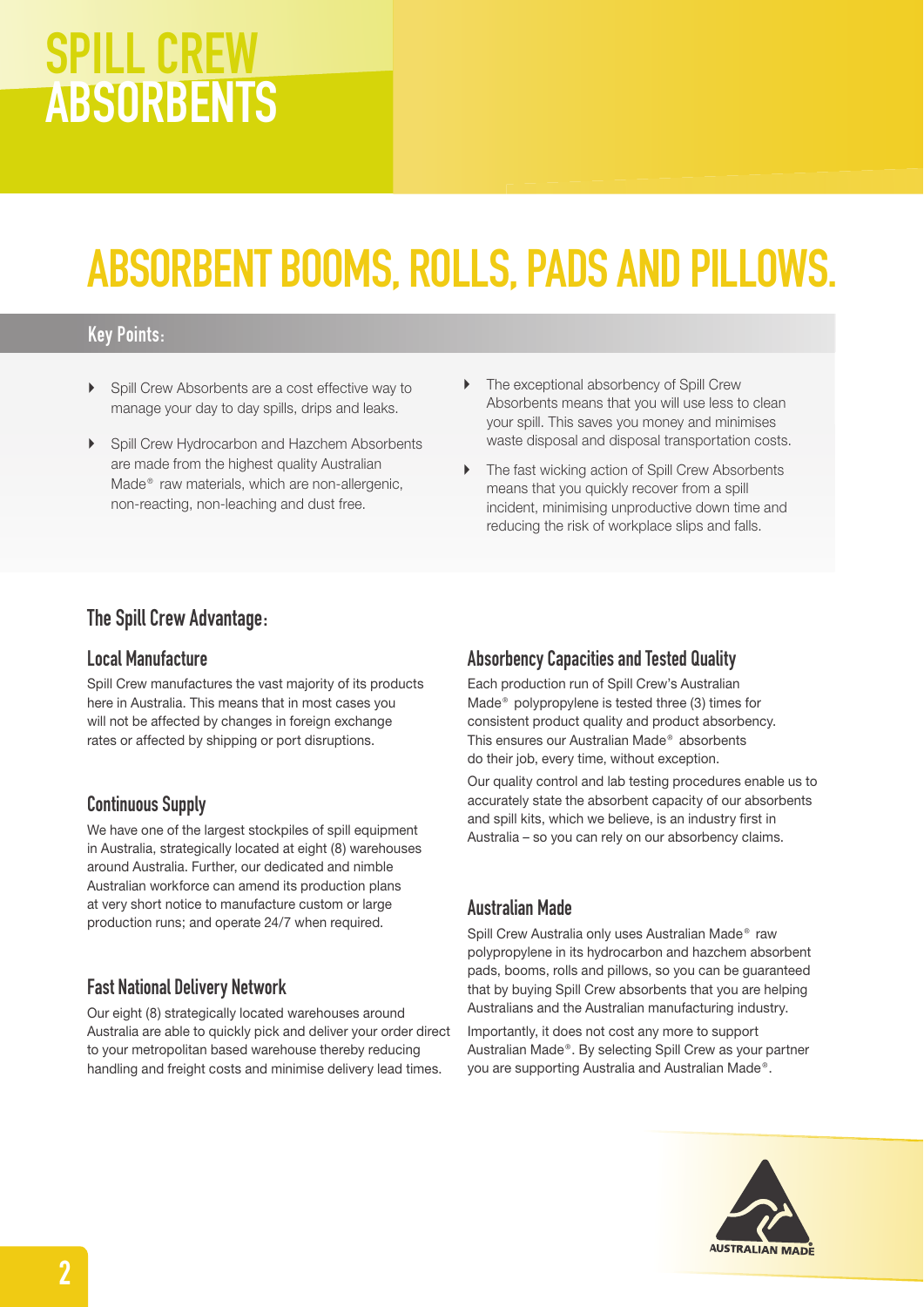

#### Spill Crew Absorbents use the Australian colour coding convention:

White absorbents  $=$  absorbs hydrocarbons (oils & fuels) White Australian Made® polypropylene absorbent only absorbs hydrocarbon based liquids such as oil, fuel, petrol, solvents and other hydrocarbon derivatives.

These absorbents are water repellent (hydrophobic) making them suitable for wet areas and ideal for use on the surface of ponds, marinas, lakes and the ocean.

Pink absorbents = absorbs hazardous chemicals (hazchem) Pink Australian Made® polypropylene is suitable for use with strong chemicals, including corrosive and caustic liquids, solvents, paint, bodily fluids and cytotoxic liquids.

The inert properties of this absorbent will not degrade or react with strong chemicals, so it is ideal for use at most industrial facilities, warehouses, hospitals, schools and laboratories, where strong chemicals are used.

Grey absorbents  $=$  absorbs all liquids (hydrocarbon, water based Liquids and mild chemicals)

Grey absorbent is designed for absorbing general industrial liquids such as coolants, degreasers, oils and fuels, paint, bodily fluids and water based liquids.

The General Purpose range of absorbents is manufactured with a heavier weight of polypropylene and is suited for workshop or industrial spills.

### Pads and Mats

- Polypropylene absorbent pads are the modern day replacement for waste rags and kitty litter in the work place and "pre-cut" to a convenient, workable size to prevent excess use and wastage.
- Pads are used to absorb small spills or used during the final clean-up of a larger spill incident.
- Excellent for wiping down oily equipment or placed under or around leaking machinery.

• Insert into tool trays to capture and absorb oily residue.

|  | Code                                     | Description                                                                       | <b>Size</b> | Pack Qty |  |
|--|------------------------------------------|-----------------------------------------------------------------------------------|-------------|----------|--|
|  | Hydrocarbon (Oil and Fuel) Pads and Mats |                                                                                   |             |          |  |
|  | SCOF45T                                  | Hydrocarbon Absorbent - Oils & Fuels only - Pad<br><b>Heavy Duty</b>              | 45cm x 45cm | 100      |  |
|  | SCOF45S                                  | Hydrocarbon Absorbent - Oils & Fuels only - Pad<br><b>Standard Duty</b>           | 45cm x 45cm | 50       |  |
|  | SCOF90T                                  | Hydrocarbon Absorbent - Oils & Fuels only - Mat<br><b>Heavy Duty</b>              | 90cm x 90cm | 40       |  |
|  |                                          | <b>General Purpose Pads</b>                                                       |             |          |  |
|  | SCM41M                                   | General Purpose Absorbent - Oil, Coolant &<br>Water Based Liquids Pad Medium Duty | 41cm x 51cm | 100      |  |
|  | <b>Hazchem Pads and Mats</b>             |                                                                                   |             |          |  |
|  | SCH45S                                   | Hazchem Absorbent - Corrosive & Unknown<br>Liquids - Pad Standard Duty            | 45cm x 45cm | 50       |  |
|  | SCH <sub>28</sub> S                      | Hazchem Absorbent - Corrosive & Unknown<br>Liquids Pad Standard Duty              | 28cm x 32cm | 50       |  |
|  | SCH80S                                   | Spill Crew Hazchem Absorbent - Corrosive &<br>Unknown Liquids Mat Standard Duty   | 80cm x 55cm | 20       |  |
|  |                                          |                                                                                   |             |          |  |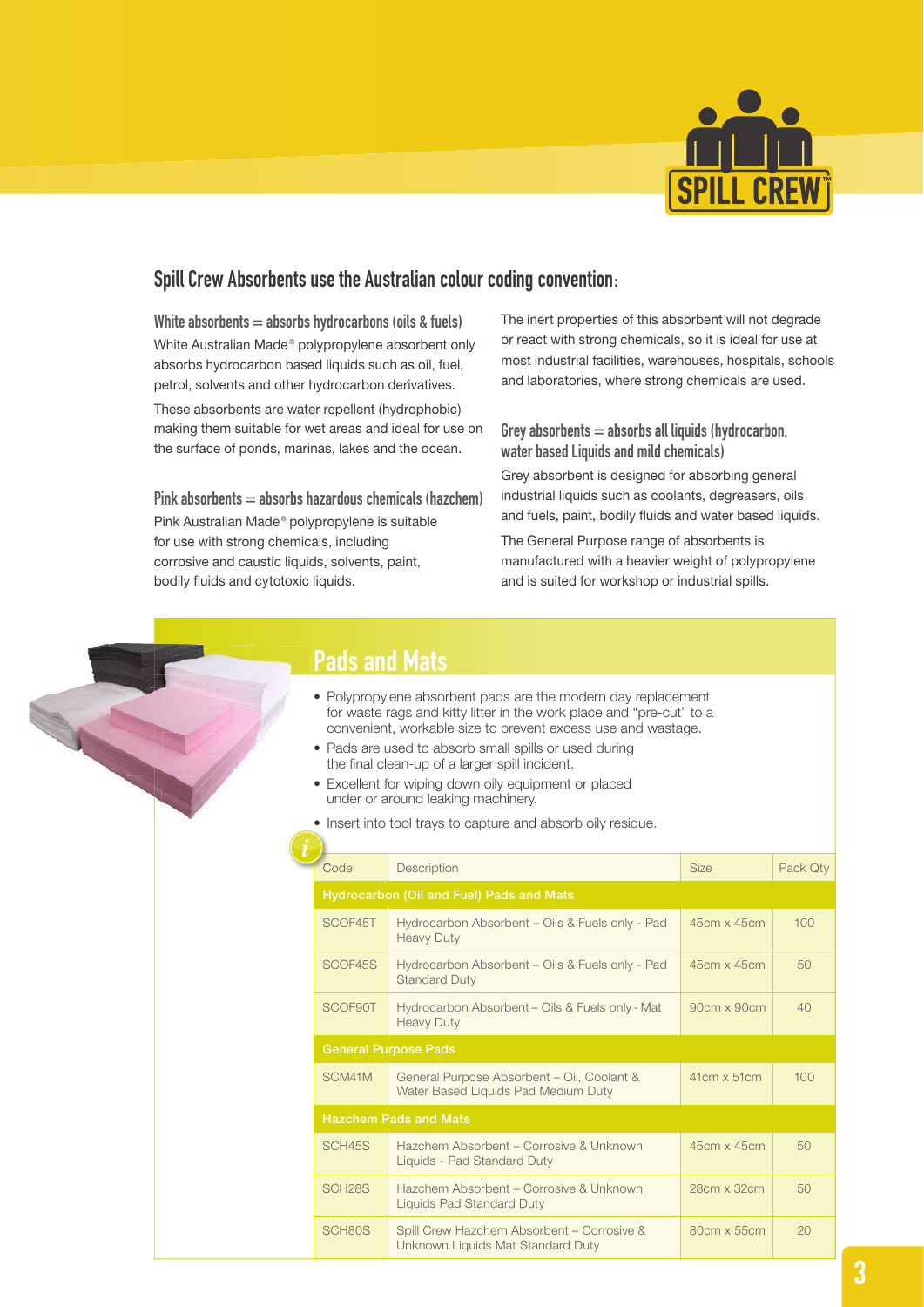# SPILL CREW ABSORBENTS



### Rolls

- Polypropylene absorbent rolls can be cut to length for use in a range of industrial applications.
- Ideal for use on work benches to absorb oily residue.
- Suitable for use under dripping pipes to absorb pooled liquids.
- Rolls are easily cut to fit in and around machinery.
- Place on oily walkways or slippery work areas to increase safety.
- Absorbent rolls can be easily dispensed by using a vertical (or horizontal) roll holder.
- An optional "perforated roll" allows for easier tear-off of fixed length sheets.

| Code                         | Description                                                                                                             | <b>Size</b> |  |  |
|------------------------------|-------------------------------------------------------------------------------------------------------------------------|-------------|--|--|
|                              | <b>Hydrocarbon (Oil and Fuel) Rolls</b>                                                                                 |             |  |  |
| SCOF40T                      | Hydrocarbon Absorbent - Oils & Fuels only - Roll Heavy Duty                                                             | 40m x 90cm  |  |  |
| SCOF40S                      | Hydrocarbon Absorbent - Oils & Fuels only - Roll<br><b>Standard Duty</b>                                                | 40m x 90cm  |  |  |
| SCOF50T                      | Hydrocarbon Absorbent - Oils & Fuels only - Roll Heavy Duty                                                             | 50m x 100cm |  |  |
| SCOF50S                      | Hydrocarbon Absorbent - Oils & Fuels only - Roll<br><b>Standard Duty</b>                                                | 50m x 100cm |  |  |
| <b>General Purpose Rolls</b> |                                                                                                                         |             |  |  |
| SCM50M                       | General Purpose Absorbent - Oil, Coolant & Water<br>Based Liquids- Roll Medium Duty                                     | 50m x 82cm  |  |  |
|                              | <b>Hazchem Rolls</b>                                                                                                    |             |  |  |
| SCH40S                       | Hazchem Absorbent - Corrosive & Unknown Liquids -<br><b>Roll Standard Duty</b>                                          | 40m x 90cm  |  |  |
|                              | Perforated Hydrocarbon (Oil and Fuel) Rolls                                                                             |             |  |  |
| SCOF40TP                     | Hydrocarbon Absorbent - Oils & Fuels only, Roll Heavy<br>Duty, Middle perforation and every 45cm                        | 40m x 90cm  |  |  |
| SCOF40SP                     | Hydrocarbon Absorbent - Oils & Fuels only - Roll<br>Standard Duty, Middle perforation and every 45cm                    | 40m x 90cm  |  |  |
|                              | <b>Perforated General Purpose Rolls</b>                                                                                 |             |  |  |
| SCM50MP                      | General Purpose Absorbent - Oil, Coolant & Water Based<br>Liquids - Roll Medium Duty, Middle perforation and every 45cm | 50m x 82cm  |  |  |
|                              | <b>Perforated Hazchem Rolls</b>                                                                                         |             |  |  |
| SCH40SP                      | Hazchem Absorbent - Corrosive & Unknown Liquids -<br>Roll Standard Duty, Middle perforation and every 45cm              | 40m x 90cm  |  |  |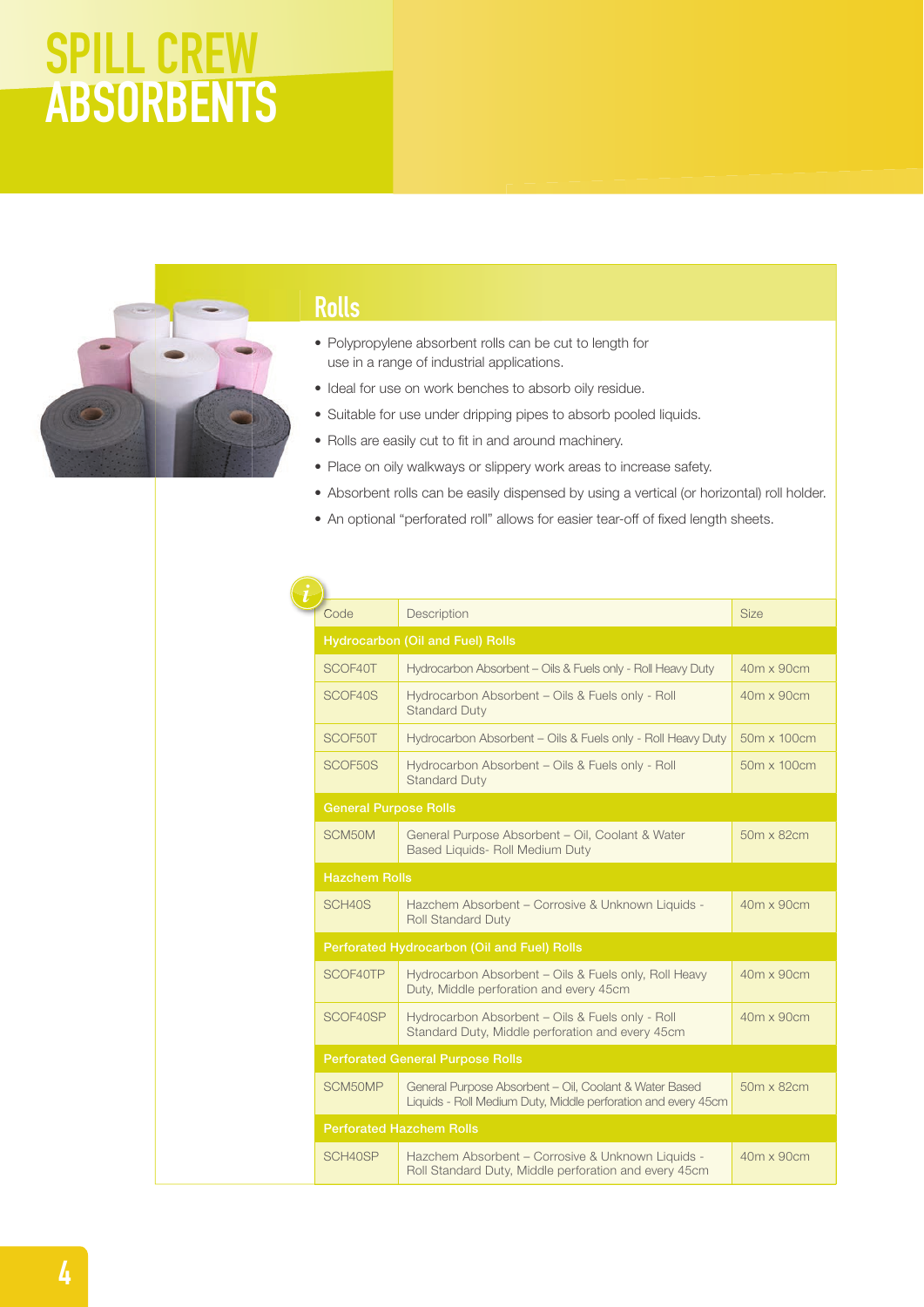



### Mini Booms

- Polypropylene absorbent booms are designed to be placed in front of and around spills.
- The primary aim of a mini boom is to prevent spills entering drains, culverts or other sensitive areas.
- Booms will absorb the spill and/or divert the course of moving liquids.
- Overlap mini booms when controlling a spill to ensure no leakage between boom ends.

| Code                                      | Description                                                            | <b>Size</b>         | Pack Qty |  |
|-------------------------------------------|------------------------------------------------------------------------|---------------------|----------|--|
| <b>Hydrocarbon (Oil &amp; Fuel) Booms</b> |                                                                        |                     |          |  |
| <b>SCOF1210</b>                           | Hydrocarbon Absorbent - Oils & Fuels only<br><b>Boom</b>               | $1.2m \times 10cm$  | 20       |  |
| <b>SCOF2410</b>                           | Hydrocarbon Absorbent - Oils & Fuels only<br>Absorbent Boom            | $2.4m \times 10cm$  | 10       |  |
| <b>SCOF3610</b>                           | Hydrocarbon Absorbent - Oils & Fuels only<br>Absorbent Boom            | 3.6m x 10cm         | 6        |  |
| <b>SCOF12075</b>                          | Hydrocarbon Absorbent - Oils & Fuels only<br>Absorbent Boom            | $1.2m \times 7.5cm$ | 24       |  |
| SCOF24075                                 | Hydrocarbon Absorbent - Oils & Fuels only<br><b>Boom</b>               | 2.4m x 7.5cm        | 12       |  |
| <b>SCOF30075</b>                          | Hydrocarbon Absorbent - Oils & Fuels only<br>Absorbent Boom            | 3m x 7.5cm          | 10       |  |
| SCOF36075                                 | Hydrocarbon Absorbent - Oils & Fuels only<br>Absorbent Boom            | 3.6m x 7.5cm        | 8        |  |
| <b>General Purpose Booms</b>              |                                                                        |                     |          |  |
| <b>SCM12075</b>                           | General Purpose Absorbent - Oil, Coolant &<br>Water Based Liquids Boom | $1.2m \times 7.5cm$ | 24       |  |
| <b>SCM24075</b>                           | General Purpose Absorbent - Oil, Coolant &<br>Water Based Liquids Boom | 2.4m x 7.5cm        | 12       |  |
| <b>Hazchem Booms</b>                      |                                                                        |                     |          |  |
| <b>SCH12075</b>                           | Hazchem Absorbent - Corrosive & Unknown<br>Liquids Boom                | $1.2m \times 7.5cm$ | 24       |  |
| <b>SCH24075</b>                           | Hazchem Absorbent - Corrosive & Unknown<br>Liquids Boom                | 2.4m x 7.5cm        | 12       |  |
| <b>SCH36075</b>                           | Hazchem Absorbent - Corrosive & Unknown<br>Liquids Boom                | 3.6m x 7.5cm        | 8        |  |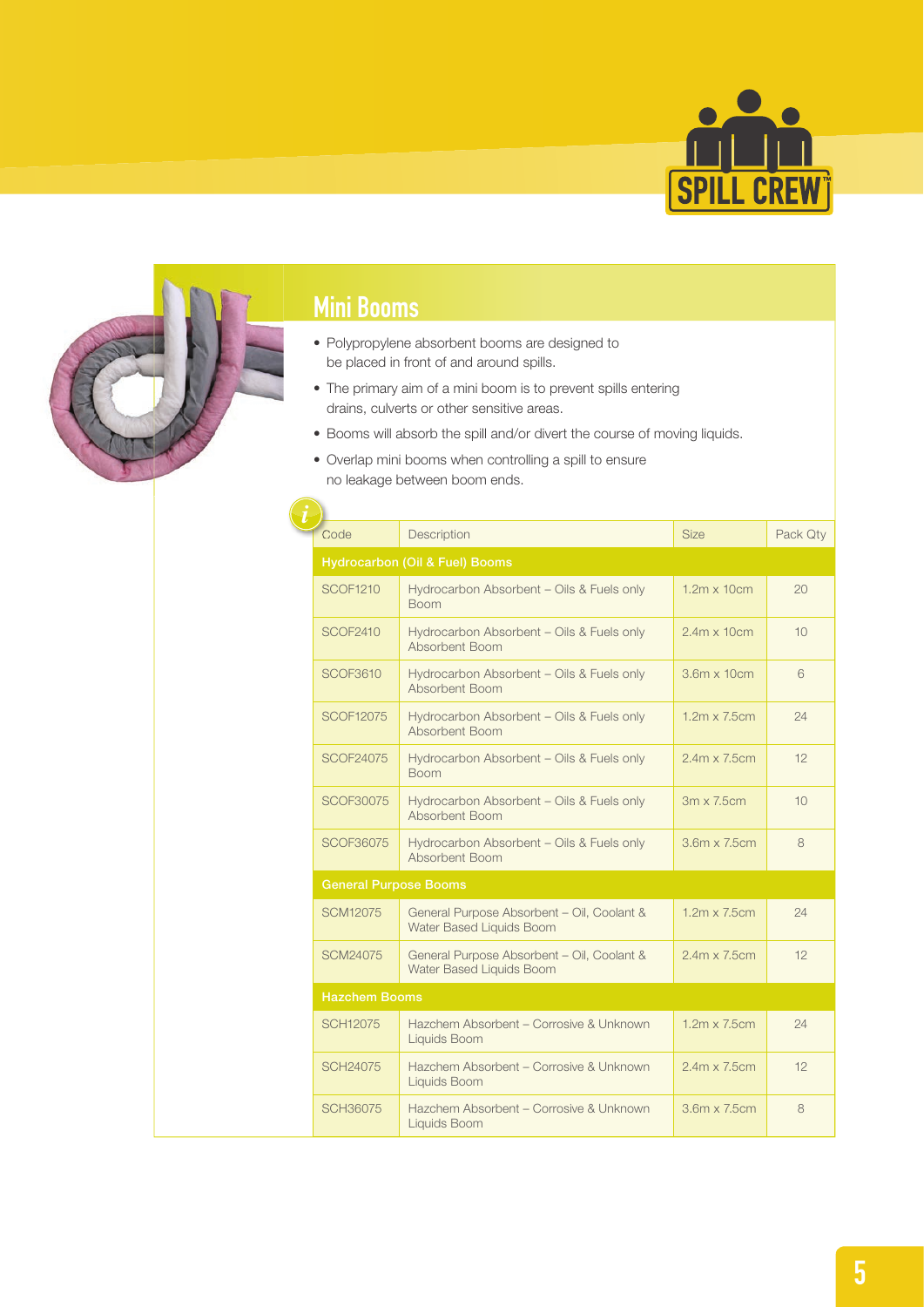# SPILL CREW ABSORBENTS

### Large Booms

- Large hydrocarbon booms absorb and control oil and fuel spills on water or land.
- Ideal for marinas, ship yards, refuelling depots and around barges or jetties.
- Manufactured with a unique design that includes an internal rope that prevents the booms from pulling apart – a common risk when recovering a hydrocarbon spill in strong currents.
- The booms have an external knitted mesh sleeve that is UV stabilised and highly visible to marine traffic.
- Large and strong snap hooks allow multiple booms to be quickly linked together.
- Booms must be joined before being deployed onto water.

| Code                           | Description                                                            | <b>Size</b>        | Pack Qty |  |
|--------------------------------|------------------------------------------------------------------------|--------------------|----------|--|
| Hydrocarbon (Oil & Fuel) Booms |                                                                        |                    |          |  |
| SCOF3125SH                     | Hydrocarbon Absorbent - Oils & fuels only<br>Absorbent Boom, snap hook | $3m \times 12.5cm$ |          |  |
| SCOF3180SH                     | Hydrocarbon Absorbent - Oils & fuels only<br>Absorbent Boom, snap hook | $3m \times 18cm$   |          |  |

#### **Pillows**

- Polypropylene absorbent pillows are designed for absorbing larger volumes of pooled liquids.
- Pillows can also be used to absorb drips and leaks from taps or leaking pipes or hoses.
- Use to prevent a spill from entering a drain.

| Code                           | Description                                                                    | <b>Size</b> | Pack Qty |
|--------------------------------|--------------------------------------------------------------------------------|-------------|----------|
|                                | <b>Hydrocarbon (Oil &amp; Fuel) Pillows</b>                                    |             |          |
| <b>SCOF5837</b>                | Hydrocarbon Absorbent - Oils & fuels only<br>Pillow Large                      | 58cm x 37cm | 10       |
| <b>SCOF3422</b>                | Hydrocarbon Absorbent – Oils & fuels only<br>Small                             | 34cm x 22cm | 40       |
| <b>General Purpose Pillows</b> |                                                                                |             |          |
| <b>SCM5837</b>                 | General Purpose Absorbent - Oil, Coolant &<br>Water Based Liquids Pillow Large | 58cm x 37cm | 10       |
| <b>SCM3422</b>                 | General Purpose Absorbent - Oil, Coolant &<br>Water Based Liquids Pillow Small | 34cm x 22cm | 40       |
| <b>Hazchem Pillows</b>         |                                                                                |             |          |
| <b>SCH3422</b>                 | Hazchem Absorbent - Corrosive & Unknown<br>Liquids Pillow Small                | 34cm x 22cm | 40       |
|                                |                                                                                |             |          |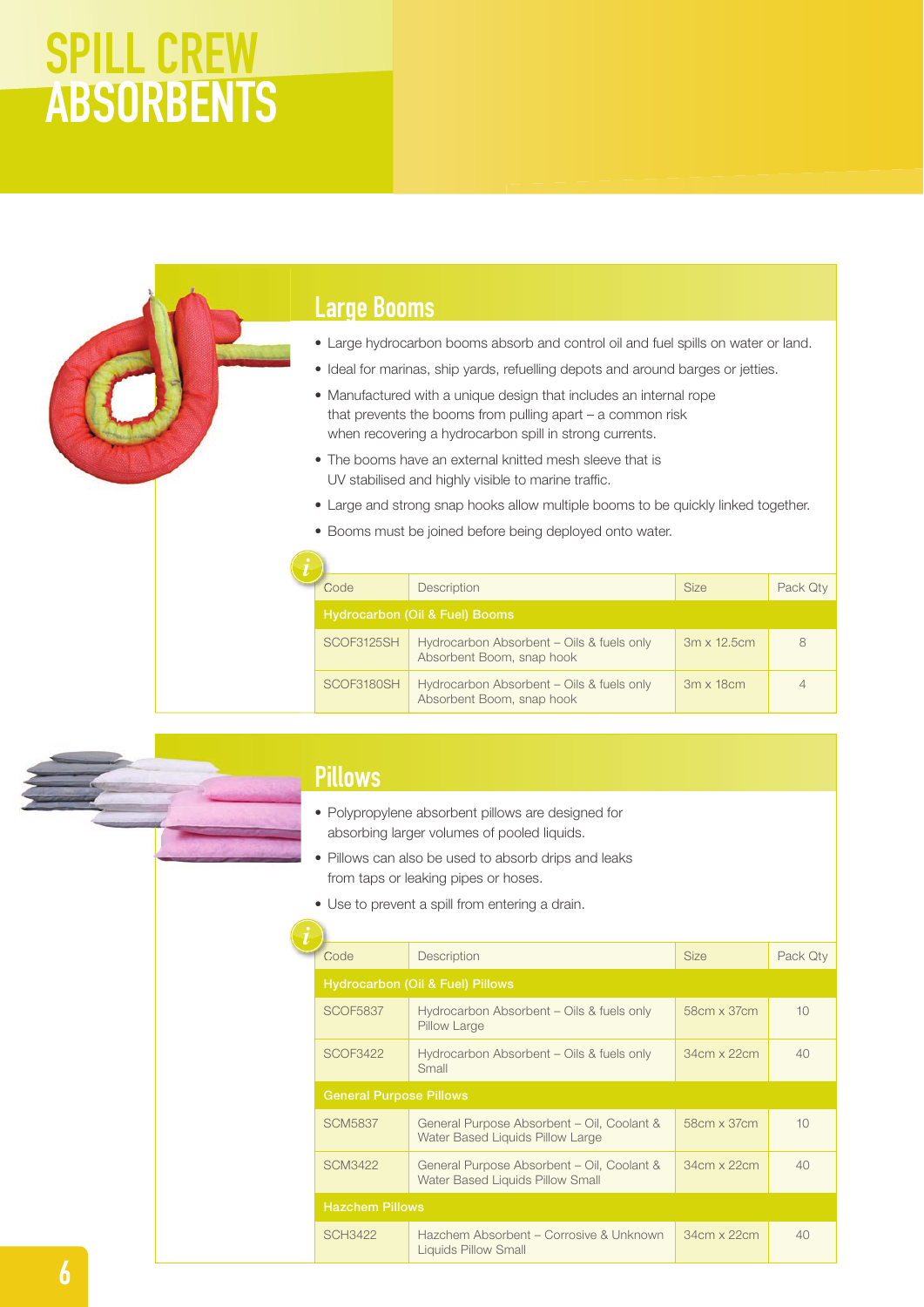



#### Floorsweep

#### Absorbent Peat Floorsweep

- Absorbent peat is used for hydrocarbon spills including oils, fuels and solvents.
- Excellent for use on concrete, bitumen, loose gravel and soil.
- Peat is hydrophobic (water repelling) and can be used in and around wet areas or spread on water surfaces to absorb hydrocarbons.
- Peat is an excellent suppressant of hydrocarbon fumes, assisting in making the spill area safe.
- The fast wicking action of peat does not allow the liquid to be squeezed or washed from the peat fibre.
- Peat is organic and will naturally biodegrade, making it ideal for land farm applications.

#### Ultrasorb Floorsweep

- Ultrasorb is designed as a general workshop or warehouse floorsweep and is ideal to contain and absorb liquids that are not highly caustic or highly corrosive.
- Is an all liquid absorbent, suitable for all water based liquids such as coolants, degreasers, bodily fluids in addition to hydrocarbon based products.
- Ultrasorb is a natural organic that will break down quickly in the environment and suitable for land farm applications.

#### Vermiculite

- Vermiculite is the best floorsweep option for containing most strong chemicals, including corrosive and caustic liquids, acids and paint, bodily fluids and cytotoxic liquids.
- Often referred to on chemical MSD sheets as suitable for chemical spill clean-ups.

#### Hazchem Polyproplene Absorbent

- The inert properties of polypropylene make this an ideal absorbent for most hazchem chemicals. It will not degrade or react with strong chemicals. It is ideal for use at most industrial facilities, warehouses, hospitals, schools and laboratories, where strong chemicals are used.
- Fine particulate pieces of clean and dust free polypropylene can be easily swept onto chemical spills and has the highest absorbent capacity of any floor sweep.
- Suitable for use in cleaning bodily fluids and cytotoxic liquids.

| Code                                         | Description                                                | Pack Qty       |  |
|----------------------------------------------|------------------------------------------------------------|----------------|--|
| <b>Hydrocarbon (Oil and Fuel) Floorsweep</b> |                                                            |                |  |
| SCPEAT6                                      | Absorbent Peat 6 litre Bag (box)                           | 9              |  |
| SCPEAT28                                     | Absorbent Peat 28 litre Bag (pallet)                       | 60             |  |
| SCPEAT50                                     | Absorbent Peat 50 litre Bag compressed 25 litres (pallet)  | 64             |  |
| SCPEAT100                                    | Absorbent Peat 100 litre Bag compressed 50 litres (pallet) | 36             |  |
| <b>General Purpose Floorsweep</b>            |                                                            |                |  |
| SCUS <sub>30</sub>                           | Ultrasorb 30 litre Bag (pallet)                            | 70             |  |
| <b>Hazchem Floorsweep</b>                    |                                                            |                |  |
| SCV <sub>30</sub>                            | Vermiculite 30 Litre Bag (box)                             | $\overline{4}$ |  |
| <b>SCHPC</b>                                 | Loose Particulate Tube 2.5kg (box)                         | 6              |  |